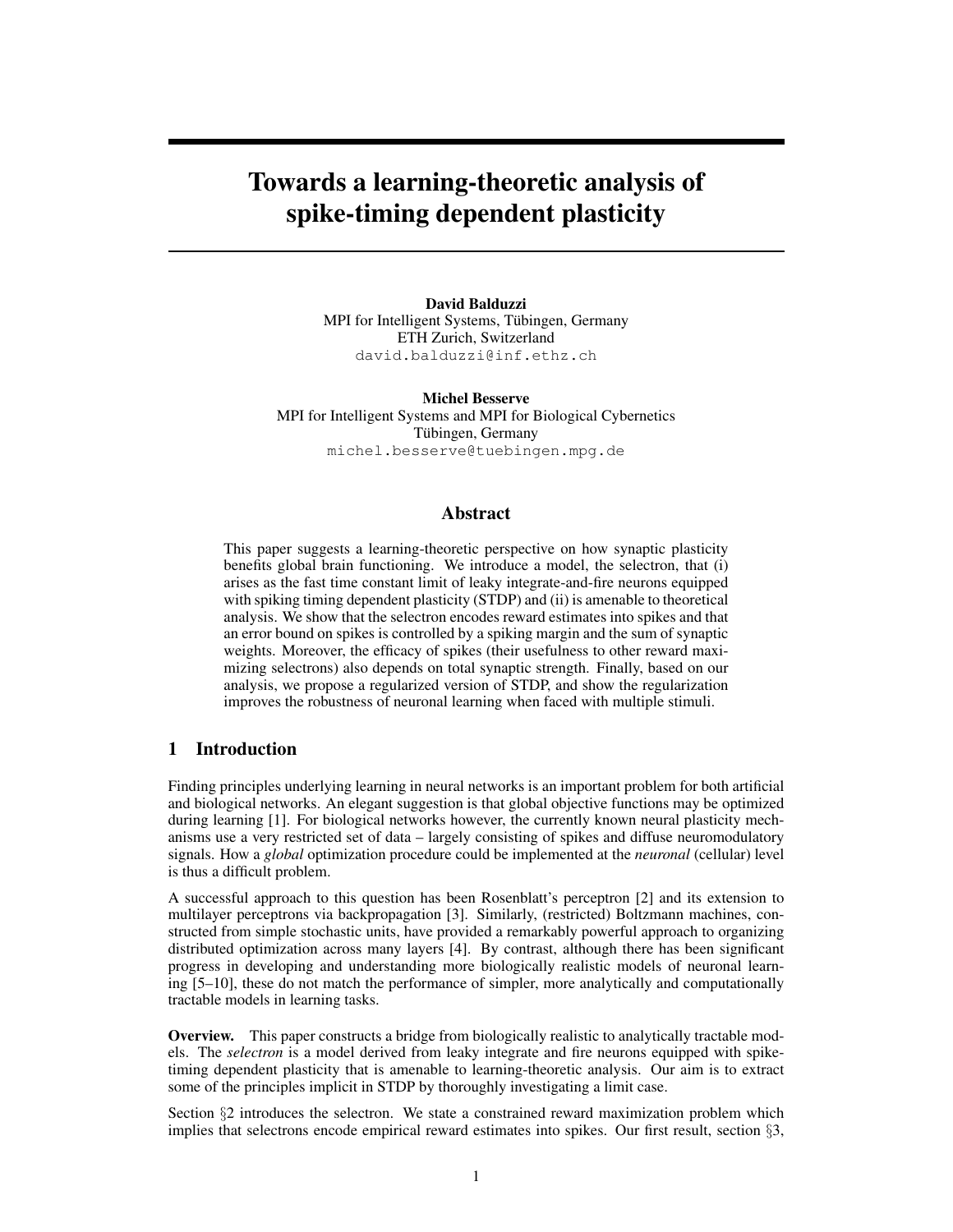is that the selectron arises as the fast time constant limit of well-established models of neuronal spiking and plasticity, suggesting that cortical neurons may also be encoding reward estimates into their spiketrains.

Two important questions immediately arise. First, what guarantees can be provided on spikes being reliable predictors of global (neuromodulatory) outcomes? Second, what guarantees can be provided on the usefulness of spikes to other neurons? Sections *§*[4](#page-3-1) and *§*[5](#page-4-0) answer these questions by providing an upper bound on a suitably defined 0*/*1 loss and a lower bound on the *efficacy* of a selectron's spikes, measured in terms of its contribution to the expected reward of a downstream selectron. Both bounds are controlled by the sum of synaptic weights  $\|\mathbf{w}\|_1$ , thereby justifying the constraint introduced in *§*[2.](#page-1-0) Finally, motivated by our analysis, *§*[6](#page-5-0) introduces a *regularized STDP* rule and shows that it learns more robustly than classical STDP. *§*[7](#page-7-4) concludes the paper. Proofs of theorems are provided in the supplementary material.

Related work. Spike-timing dependent plasticity and its implications for the neural code have been intensively studied in recent years. The work closest in spirit to our own is Seung's "hedonistic" synapses, which seek to increase average reward [\[6\]](#page-8-2). Our work provides guarantees on the finite sample behavior of a discrete-time analog of hedonistic neurons. Another related line of research derives from the information bottleneck method [\[9,](#page-8-3) [11\]](#page-8-4) which provides an alternate constraint to the one considered here. An information-theoretic perspective on synaptic homeostasis and metabolic cost, complementing the results in this paper, can be found in [\[12,](#page-8-5) [13\]](#page-8-6). Simulations combining synaptic renormalization with burst-STDP can be found in [\[14\]](#page-8-7).

Important aspects of plasticity that we have not considered here are properties specific to continuoustime models, such as STDP's behavior as a temporal filter [\[15\]](#page-8-8), and also issues related to convergence [\[8,](#page-8-9) [10\]](#page-8-1).

The learning-theoretic properties of neural networks have been intensively studied, mostly focusing on perceptrons, see for example [\[16\]](#page-8-10). A non-biologically motivated "large-margin" analog of the perceptron was proposed in [\[17\]](#page-8-11).

# <span id="page-1-0"></span>2 The selectron

We introduce the selectron, which can be considered a biologically motivated adaptation of the perceptron, see *§*[3.](#page-3-0) The mechanism governing whether or not the selectron spikes is a Heaviside function acting on a weighted sum of synaptic inputs; our contribution is to propose a new reward function and corresponding learning rule.

Let us establish some notation. Let X denote the set of *N*-dimensional *{*0*,* 1*}*-valued vectors forming synaptic inputs to a selectron, and  $Y = \{0, 1\}$  the set of outputs. A selectron spikes according to

$$
y = f_{\mathbf{w}}(\mathbf{x}) := H(\mathbf{w}^{\mathsf{T}} \mathbf{x} - \vartheta), \text{ where } H(z) := \begin{cases} 1 & \text{if } z > 0 \\ 0 & \text{else} \end{cases}
$$
 (1)

is the Heaviside function and w is a  $[0, 1] \subset \mathbb{R}$  valued *N*-vector specifying the selectron's synaptic weights. Let  $P(x)$  denote the probability of input x arising.

To model the neuromodulatory system we introduce random variable  $\nu : \mathbf{X} \to \{-1, 0, +1\}$ , where positive values correspond to desirable outcomes, negative to undesirable and zero to neutral. Let  $P(\nu|\mathbf{x})$  denote the probability of the release of neuromodulatory signal subsequent to input x.

### Definition 1. *Define reward function*

<span id="page-1-1"></span>
$$
R(\mathbf{x}, f_{\mathbf{w}}, \nu) = \underbrace{\nu(\mathbf{x})}_{\text{neuron} \text{dualators}} \cdot \underbrace{(\mathbf{w}^{\mathsf{T}} \mathbf{x} - \vartheta)}_{\text{margin}} \cdot \underbrace{f_{\mathbf{w}}(\mathbf{x})}_{\text{selectivity}} = \begin{cases} \nu(\mathbf{x}) \cdot (\mathbf{w}^{\mathsf{T}} \mathbf{x} - \vartheta) & \text{if } y = 1 \\ 0 & \text{else.} \end{cases} \tag{2}
$$

The reward consists in three components. The first term is the neuromodulatory signal, which acts as a supervisor. The second term is the total current  $w^{\mathsf{T}}x$  minus the threshold  $\vartheta$ . It is analogous to the margin in support vector machines or boosting algorithms, see section *§*[4](#page-3-1) for a precise formulation.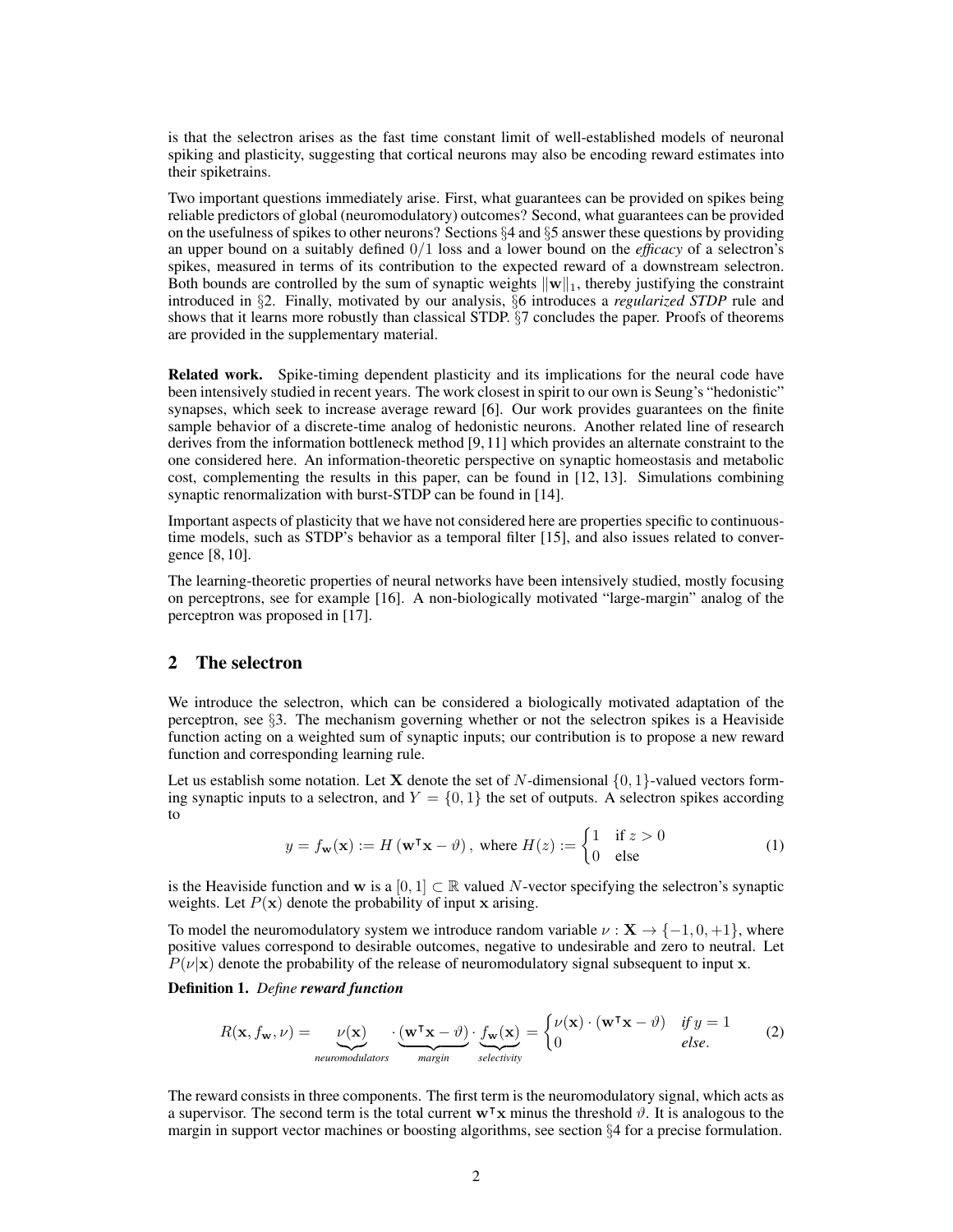The third term gates rewards according to whether or not the selectron spikes. The reward is thus *selected*[1:](#page-2-0) neuromodulatory signals are ignored by the selectron's reward function when it does not spike, enabling specialization.

Constrained reward maximization. The selectron solves the following optimization problem:

<span id="page-2-1"></span>
$$
\text{maximize:} \quad \widehat{R}_n := \sum_{i=1}^n \nu(\mathbf{x}^{(i)}) \cdot (\mathbf{w}^\mathsf{T} \mathbf{x}^{(i)} - \vartheta) \cdot f_\mathbf{w}(\mathbf{x}^{(i)}) \tag{3}
$$

subject to:  $\|\mathbf{w}\|_1 \leq \omega$  for some  $\omega > 0$ .

Remark 1 (spikes encode rewards).

*Optimization problem* [\(3\)](#page-2-1) *ensures that selectrons spike for inputs that, on the basis of their empirical sample, reliably lead to neuromodulatory rewards. Thus, spikes encode expectations about rewards.*

The constraint is motivated by the discussion after Theorem [1](#page-2-2) and the analysis in *§*[4](#page-3-1) and *§*[5.](#page-4-0) We postpone discussion of how to impose the constraint to *§*[6,](#page-5-0) and focus on reward maximization here.

The reward maximization problem cannot be solved analytically in general. However, it is possible to use an iterative approach. Although  $f_w(x)$  is not continuous, the reward function is a continuous function of w and is differentiable everywhere except for the "corner" where  $w^{\dagger}x - \vartheta = 0$ . We therefore apply gradient ascent by computing the derivative of [\(3\)](#page-2-1) with respect to synaptic weights to obtain online learning rule

<span id="page-2-3"></span>
$$
\Delta \mathbf{w}_j = \alpha \cdot \nu(\mathbf{x}) \cdot \mathbf{x}_j \cdot f_{\mathbf{w}}(\mathbf{x}) = \begin{cases} \alpha \cdot \nu(\mathbf{x}) & \text{if } \mathbf{x}_j = 1 \text{ and } y = 1\\ 0 & \text{else} \end{cases}
$$
(4)

where update factor  $\alpha$  controls the learning rate.

The learning rule is *selective*: regardless of the neuromodulatory signal, synapse  $w_{jk}$  is updated only if there is both an input  $x_j = 1$  and output spike  $y = f_w(x) = 1$ .

The selectron is not guaranteed to find a global optimum. It is prone to initial condition dependent local optima because rewards depend on output spikes in learning rule [\(4\)](#page-2-3). Although this is an undesirable property for an isolated learner, it is less important, and perhaps even advantageous, in large populations where it encourages specialization.

#### Remark 2 (unsupervised setting).

*Define the* unsupervised setting *by*  $\nu(\mathbf{x})=1$  *for all* x*. The reward function reduces to*  $R(\mathbf{x}, f_{\mathbf{w}})$  =  $(w^{\dagger}x - \vartheta) \cdot f_{w}(x)$ *. Without the constraint synapses will saturate. Imposing the constraint yields a more interesting solution where the selectron finds a weight vector summing to*  $\omega$  which balances (i) *frequent spikes and (ii) high margins.*

<span id="page-2-2"></span>Theorem 1 (Controlling the frequency of spikes). Assuming synaptic inputs are *i.i.d.* Bernoulli variables with  $P(spike) = p$ , then

$$
P\left(f_{\mathbf{w}}(\mathbf{x})=1\right) \leq p \cdot \left(\frac{\|\mathbf{w}\|_1}{\vartheta}\right)^2 \leq p \cdot \left(\frac{\omega}{\vartheta}\right)^2.
$$

The Bernoulli regime is the discrete-time analog of the homogeneous Poisson setting used to prove convergence of reward-modulated STDP in [\[8\]](#page-8-9). Interestingly, in this setting the constraint provides a lever for controlling (lower bounding) rewards per spike

$$
\left\{\text{reward per spike}\right\} = \frac{\widehat{R}}{P(f_{\mathbf{w}}(\mathbf{x}) = 1)} \ge c_1 \cdot \frac{\widehat{R}}{\omega^2}.
$$

If inputs are not Bernoulli i.i.d., then  $P(y = 1)$  and  $\omega$  still covary, although the precise relationship is more difficult to quantify. Although i.i.d. inputs are unrealistic, note that recent neurophysiological evidence suggests neuronal firing – even of nearby neurons – is uncorrelated [\[18\]](#page-8-12).

<span id="page-2-0"></span><sup>&</sup>lt;sup>1</sup>The name "selectron" was chosen to emphasize this selective aspect.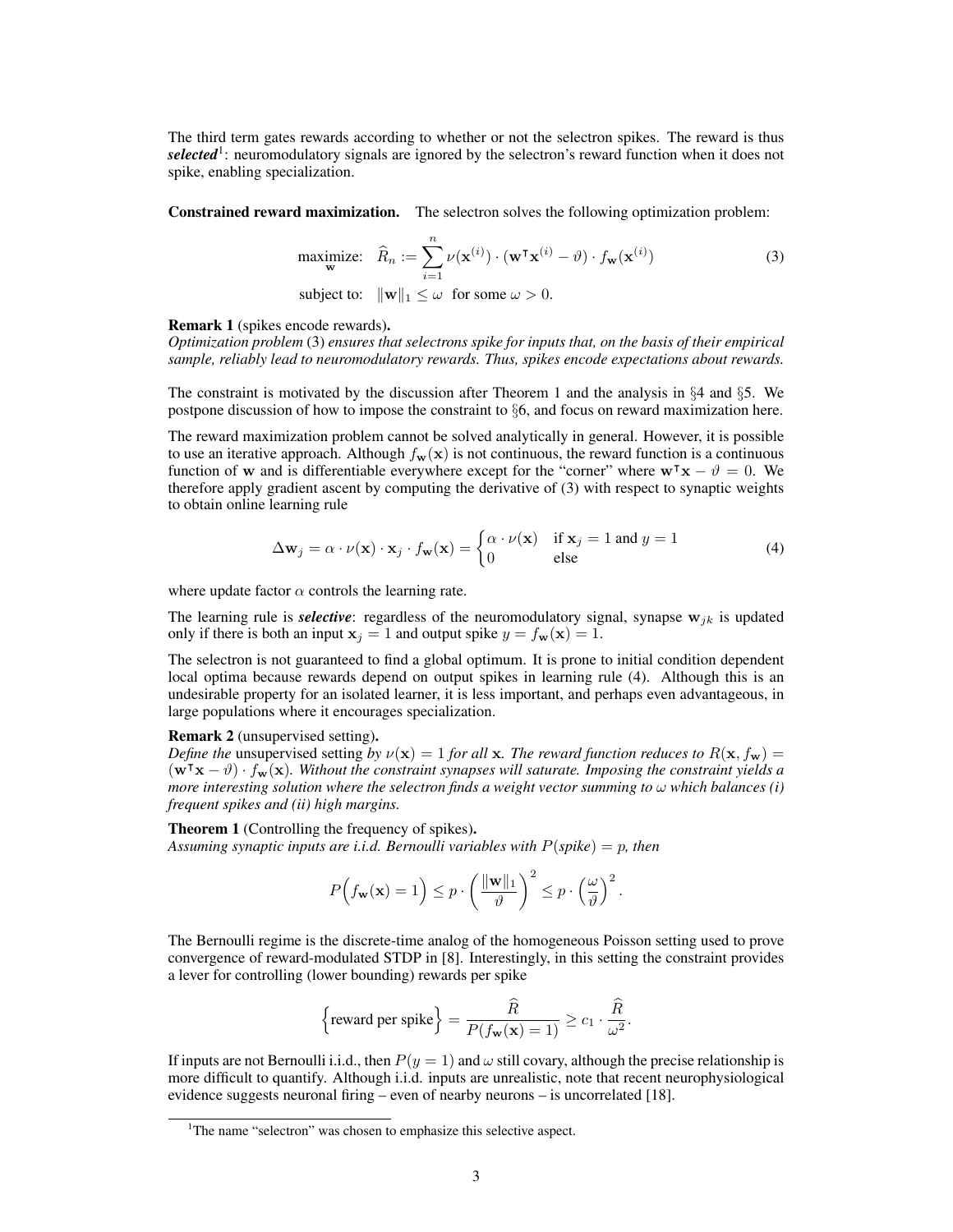# <span id="page-3-0"></span>3 Relation to leaky integrate-and-fire neurons equipped with STDP

The literature contains an enormous variety of neuronal models, which vary dramatically in sophistication and the extent to which they incorporate the the details of the underlying biochemical processes. Similarly, there is a large menagerie of models of synaptic plasticity [\[19\]](#page-8-13). We consider two well-established models: Gerstner's Spike Response Model (SRM) which generalizes leaky integrate-and-fire neurons [\[20\]](#page-8-14) and the original spike-timing dependent plasticity learning rule proposed by Song *et al* [\[5\]](#page-8-0), and show that the selectron arises in the fast time constant limit of the two models.

First let us recall the SRM. Suppose neuron *n<sup>k</sup>* last outputted a spike at time *t<sup>k</sup>* and receives input spikes at times  $t_j$  from neuron  $n^j$ . Neuron  $n^k$  spikes or according to the Heaviside function applied to the membrane potential  $M_{\mathbf{w}}$ :

$$
f_{\mathbf{w}}(t) = H\left(M_{\mathbf{w}}(t) - \vartheta\right) \text{ where } M_{\mathbf{w}}(t) = \eta(t - t_k) + \sum_{t_j \le t} \mathbf{w}_{jk} \cdot \epsilon(t - t_j) \text{ at time } t \ge t_k.
$$

Input and output spikes add

$$
\epsilon(t-t_j) = K \left[ e^{\left(\frac{t_j-t}{\tau_m}\right)} - e^{\left(\frac{t_j-t}{\tau_s}\right)} \right] \text{ and } \eta(t-t_k) = \vartheta \left[ K_1 e^{\left(\frac{t_k-t}{\tau_m}\right)} - K_2 \left( e^{\left(\frac{t_k-t}{\tau_m}\right)} - e^{\left(\frac{t_k-t}{\tau_s}\right)} \right) \right]
$$

to the membrane potential for  $t_j \leq t$  and  $t_k \leq t$  respectively. Here  $\tau_m$  and  $\tau_s$  are the membrane and synapse time constants.

The original STDP update rule [\[5\]](#page-8-0) is

<span id="page-3-3"></span>
$$
\Delta \mathbf{w}_{jk} = \begin{cases} \alpha_+ \cdot e^{\left(\frac{t_j - t_k}{\tau_+}\right)} & \text{if } t_j \le t_k\\ -\alpha_- \cdot e^{\left(\frac{t_k - t_j}{\tau_-}\right)} & \text{else} \end{cases}
$$
(5)

where  $\tau_{+}$  and  $\tau_{-}$  are time constants. STDP potentiates input synapses that spike prior to output spikes and depotentiates input synapses that spike subsequent to output spikes.

<span id="page-3-2"></span>Theorem 2 (the selectron is the fast time constant limit of SRM + STDP). *In the fast time constant limit,*  $\lim_{\tau_{\bullet}} \to 0$ *, the SRM transforms into a selectron with* 

$$
f_{\mathbf{w}}(t) = H\Big(M_{\mathbf{w}}(t) - \vartheta\Big) \quad \text{ where } \quad M_{\mathbf{w}} = \sum_{\{j \mid t_j \ge t_k\}} \mathbf{w}_{jk} \cdot \delta_{t_k}(t).
$$

*Moreover, STDP transforms into learning rule* [\(4\)](#page-2-3) *in the unsupervised setting with*  $\nu(\mathbf{x})=1$  *for all* x*. Finally, STDP arises as gradient ascent on a reward function whose limit is the unsupervised setting of reward function* [\(2\)](#page-1-1)*.*

Theorem [2](#page-3-2) shows that STDP implicitly maximizes a time-discounted analog of the reward function in [\(3\)](#page-2-1). We expect many models of reward-modulated synaptic plasticity to be analytically tractable in the fast time constant limit. An important property shared by STDP and the selectron is that synaptic (de)potentiation is gated by output spikes, see *§*[A.1](#page-0-0) for a comparison with the perceptron which *does not* gate synaptic learning

# <span id="page-3-1"></span>4 An error bound

Maximizing reward function [\(3\)](#page-2-1) implies that selectrons encode reward estimates into their spikes. Indeed, it recursively justifies incorporating spikes into the reward function via the margin ( $w^{\dagger}x$  –  $\vartheta$ ), which only makes sense if upstream spikes predict reward. However, in a large system where estimates pile on top of each other there is a tendency to *overfit*, leading to poor generalizations [\[21\]](#page-8-15). It is therefore crucial to provide *guarantees* on the quality of spikes as estimators.

Boosting algorithms, where the outputs of many weak learners are aggregated into a classifier [\[22\]](#page-8-16), are remarkably resistant to overfitting as the number of learners increases [\[23\]](#page-8-17). Cortical learning may be analogous to boosting: individual neurons have access to a tiny fraction of the total brain state, and so are weak learners; and in the fast time constant limit, neurons are essentially aggregators.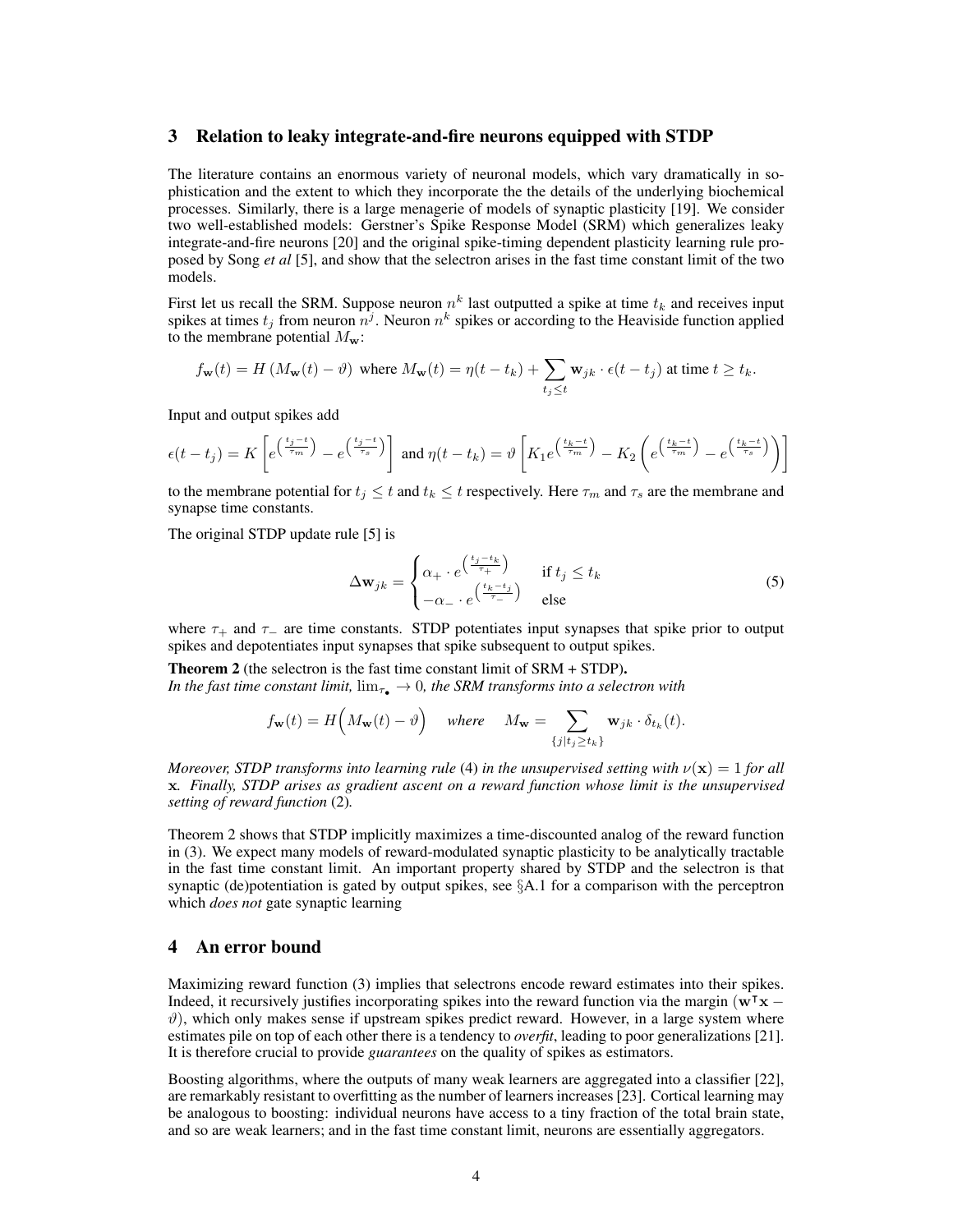We sharpen the analogy using the selectron. As a first step towards understanding how the cortex combats overfitting, we adapt a theorem developed to explain the effectiveness of boosting [\[24\]](#page-8-18). The goal is to show how the margin and constraint on synaptic weights improve error bounds.

Definition 2. *A selectron incurs a* 0*/*1 *loss if a spike is followed by negative neuromodulatory feedback*

$$
l(\mathbf{x}, f_{\mathbf{w}}, \nu) = \mathbb{1}_{-f_{\mathbf{w}}(\mathbf{x}) \cdot \nu(\mathbf{x})} = \begin{cases} 1 & \text{if } y = 1 \text{ and } \nu(\mathbf{x}) = -1 \\ 0 & \text{else.} \end{cases} \tag{6}
$$

*The* 0*/*1 *loss fails to take the estimates (spikes) of other selectrons into account and is difficult to optimize, so we also introduce the hinge loss:*

$$
h^{\kappa}(\mathbf{x}, f_{\mathbf{w}}, \nu) := \left(\kappa - (\mathbf{w}^{\mathsf{T}} \mathbf{x} - \vartheta) \cdot \nu(\mathbf{x})\right)_{+} \cdot f_{\mathbf{w}}(\mathbf{x}), \text{ where } (\boldsymbol{x})_{+} := \begin{cases} x & \text{if } x \ge 0 \\ 0 & \text{else.} \end{cases} \tag{7}
$$

*Note that*  $l \leq h^{\kappa}$  *for all*  $\kappa \geq 1$ *. Parameter*  $\kappa$  *controls the saturation point, beyond which the size of the margin makes no difference to*  $h^{\kappa}$ *.* 

An alternate  $0/1$  loss<sup>[2](#page-4-1)</sup> penalizes a selectron if it (i) fires when it shouldn't, i.e. when  $\nu(\mathbf{x}) = -1$ or (ii) does not fire when it should, i.e. when  $\nu(\mathbf{x})=1$ . However, since the cortex contains many neurons and spiking is metabolically expensive [\[25\]](#page-8-19), we propose a conservative loss that only penalizes errors of commission ("first, do no harm") and does not penalize specialization.

#### <span id="page-4-2"></span>Theorem 3 (spike error bound).

Suppose each selectron has  $\leq N$  synapses. For any selectron  $n^k$ , let  $S^k = \{n^k\} \cup \{n^j : n^j \to n^k\}$ *denote a 2-layer feedforward subnetwork. For all*  $\kappa \geq 1$ , with probability at least  $1 - \delta$ ,

$$
\mathbb{E}\underbrace{\left[l(\mathbf{x}, f_{\mathbf{w}}, \nu)\right]}_{0/1 \text{ loss}} \leq \frac{1}{n} \sum_{i} \underbrace{h^{\kappa}\big(\mathbf{x}^{(i)}, f_{\mathbf{w}}, \nu(\mathbf{x}^{(i)})\big)}_{hinge \text{ loss}} + \omega \cdot \underbrace{2B \cdot \frac{\sqrt{8(N+1)\log(n+1)} + 1}{\sqrt{n}}}{\omega q \alpha city \text{ term}}
$$
  
+ 2B \cdot \underbrace{\sqrt{\frac{2\log\frac{2}{\delta}}{n}}}\_{confidence \text{ term}} \text{ where } B = \kappa + \omega - \vartheta.

**Remark 3** (theoretical justification for maximizing margin and constraining  $\|\mathbf{w}\|_1$ ). *The theorem shows how subsets of distributed systems can avoid overfitting. First, it demonstrates the importance of maximizing the margin (i.e. the empirical reward). Second, it shows the capacity term depends on the number of synapses*  $N$  *and the constraint*  $\omega$  *on synaptic weights, rather than the capacity of*  $S^k$  – which can be very large.

The hinge loss is difficult to optimize directly since gating with output spikes  $f_w(x)$  renders it discontinuous. However, in the Bernoulli regime, Theorem [1](#page-2-2) implies the bound in Theorem [3](#page-4-2) can be rewritten as

$$
\mathbb{E}\left[l(\mathbf{x}, f_{\mathbf{w}}, \nu)\right] \le p\kappa \frac{\omega^2}{\vartheta^2} - \widehat{R}_n\big(\mathbf{x}^{(i)}, f_{\mathbf{w}}, \nu(\mathbf{x}^{(i)})\big) + \omega \cdot \left\{\text{capacity term}\right\} + \left\{\text{confidence term}\right\} \tag{8}
$$

and so  $\omega$  again provides the lever required to control the 0/1 loss. The constraint  $\|\mathbf{w}\|_1 \leq \omega$  is best imposed offline, see *§*[6.](#page-5-0)

# <span id="page-4-0"></span>5 A bound on the efficacy of inter-neuronal communication

Even if a neuron's spikes perfectly predict positive neuromodulatory signals, the spikes only matter to the extent they affect other neurons in cortex. Spikes are produced for neurons by neurons. It is therefore crucial to provide guarantees on the usefulness of spikes.

In this section we quantify the effect of one selectron's spikes on another selectron's expected reward. We demonstrate a lower bound on efficacy and discuss its consequences.

<span id="page-4-1"></span><sup>2</sup> See *§*[A.5](#page-0-1) for an error bound.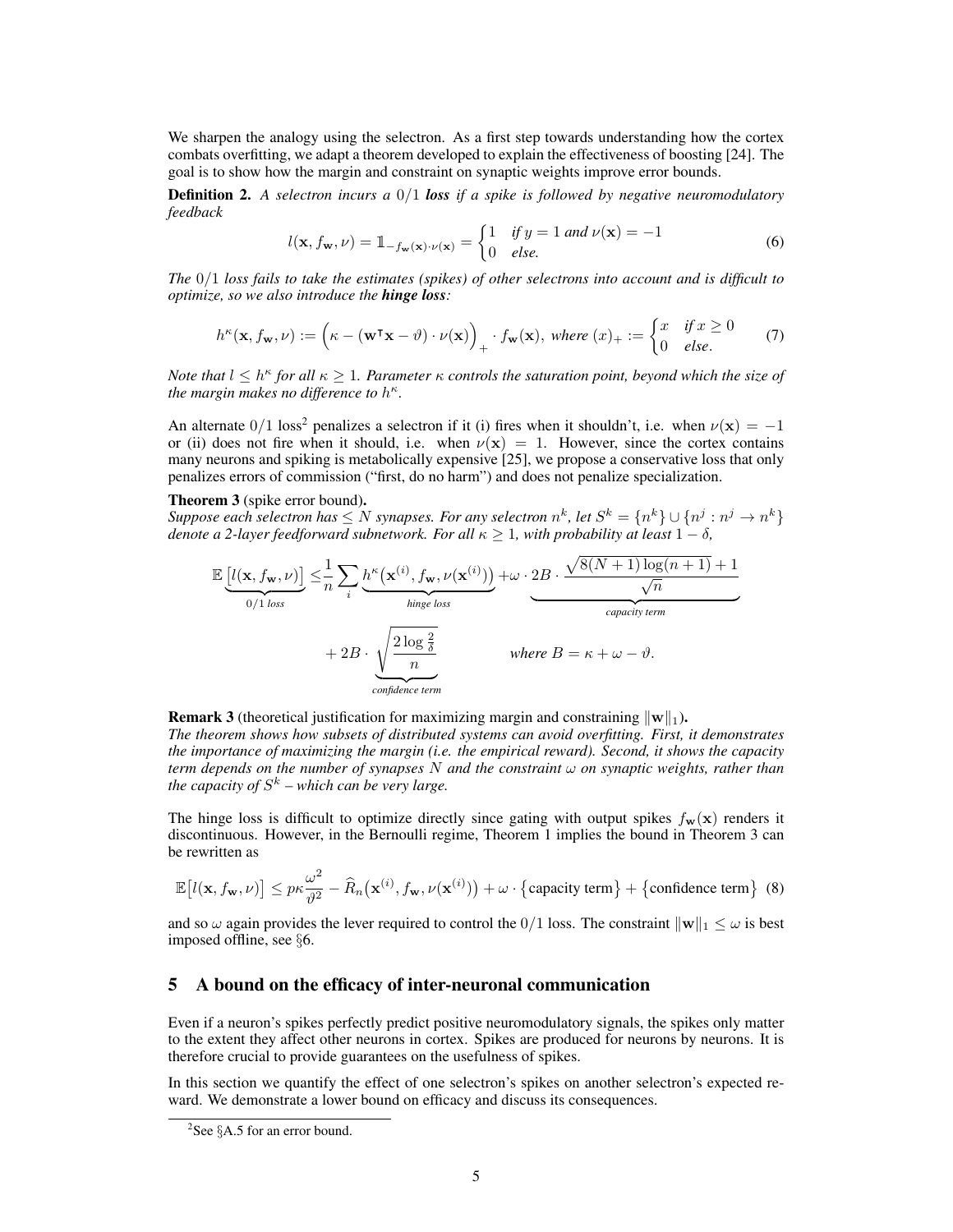**Definition 3.** *The efficacy of spikes from selectron*  $n^j$  *on selectron*  $n^k$  *is* 

$$
\frac{\delta R^k}{\delta \mathbf{x}_j} := \frac{\mathbb{E}[R^k|\mathbf{x}_j=1] - \mathbb{E}[R^k|\mathbf{x}_j=0]}{1-0},
$$

*i.e. the expected contribution of spikes from selectron n<sup>j</sup> to selectron n<sup>k</sup>'s expected reward, relative to not spiking. The notation is intended to suggest an analogy with differentiation – the infinitesimal difference made by spikes on a single synapse.*

Efficacy is zero if  $\mathbb{E}[R^k|\mathbf{x}_j = 1] = \mathbb{E}[R^k|\mathbf{x}_j = 0]$ . In other words, if spikes from  $n^j$  make no difference to the expected reward of *nk*.

The following theorem relies on the assumption that the average contribution of neuromodulators is higher after *<sup>n</sup><sup>j</sup>* spikes than after it does not spike (i.e. upstream spikes predict reward), see *§*[A.6](#page-0-2) for precise statement. When the assumption is false the synapse  $w_{ik}$  should be pruned.

## <span id="page-5-1"></span>Theorem 4 (spike efficacy bound).

*Let*  $p_j := \mathbb{E}[Y^j]$  *denote the frequency of spikes from neuron*  $n^j$ . The efficacy of  $n^j$  *s spikes on*  $n^k$  *is lower bounded by*

<span id="page-5-2"></span>
$$
c_2 \cdot \underbrace{\frac{\delta R^k}{\delta \mathbf{x}_j}}_{\text{efficacy}} \geq \underbrace{\frac{\mathbf{w}_j \cdot \mathbb{E}[Y^j Y^k]}{p_j}}_{\mathbf{w}_j \text{-weighted co-spike frequency}} + \underbrace{\frac{2 \mathbb{E}\Big[Y^j Y^k \cdot ((\mathbf{w}^{\frac{1}{4}})^T \mathbf{x} - \vartheta)\Big]}{p_j (1 - p_j)}}_{\text{co-spike frequency}} - \underbrace{\frac{\mathbb{E}\Big[Y^k \cdot ((\mathbf{w}^{\frac{1}{4}})^T \mathbf{x} - \vartheta)\Big]}{1 - p_j}}_{\text{nk spike frequency}} (9)
$$

*where*  $c_2$  *is described in* §*[A.6](#page-0-2) and*  $\mathbf{w}_i^{\dagger} := \mathbf{w}_i$  *if*  $i \neq j$  *and* 0 *if*  $i = j$ .

The efficacy guarantee is interpreted as follows. First, the guarantee improves as co-spiking by  $n<sup>j</sup>$ and  $n^k$  increases. However, the denominators imply that increasing the frequency of  $n^j$ 's spikes *worsens* the guarantee, insofar as  $n^j$  is not correlated with  $n^k$ . Similarly, from the third term, increasing  $n^{k}$ <sup>s</sup> spikes *worsens* the guarantee if they do not correlate with  $n^{j}$ .

An immediate corollary of Theorem [4](#page-5-1) is that Hebbian learning rules, such as STDP and the selectron learning rule [\(4\)](#page-2-3), improve the efficacy of spikes. However, it also shows that naively increasing the frequency of spikes carries a cost. Neurons therefore face a tradeoff. In fact, in the Bernoulli regime, Theorem [1](#page-2-2) implies [\(9\)](#page-5-2) can be rewritten as

$$
c_2 \cdot \frac{\delta R^k}{\delta \mathbf{x}_j} \ge \frac{\mathbf{w}_j}{p} \cdot \mathbb{E}[Y^j Y^k] + \frac{2}{p(1-p)} \mathbb{E}\Big[Y^j Y^k \cdot \left((\mathbf{w}^\dagger)^{\mathsf{T}} \mathbf{x} - \vartheta\right)\Big] - \frac{p \cdot \omega^2 \cdot (\omega - \vartheta)}{(1-p)\vartheta^2},\tag{10}
$$

so the constraint  $\omega$  on synaptic strength can be used as a lever to improve guarantees on efficacy.

<span id="page-5-4"></span>Remark 4 (efficacy improved by pruning weak synapses).

*The* 1*st term in* [\(9\)](#page-5-2) *suggests that pruning weak synapses increases the efficacy of spikes, and so may aid learning in populations of selectrons or neurons.*

## <span id="page-5-0"></span>6 Experiments

Cortical neurons are constantly exposed to different input patterns as organisms engage in different activities. It is therefore important that what neurons learn is robust to changing inputs [\[26,](#page-8-20) [27\]](#page-8-21). In this section, as proof of principle, we investigate a simple tweak of classical STDP involving offline regularization. We show that it improves robustness when neurons are exposed to more than one pattern.

Observe that *regularizing* optimization problem [\(3\)](#page-2-1) yields

<span id="page-5-3"></span>
$$
\underset{\mathbf{w}}{\text{maximize:}} \quad \sum_{i=1}^{n} R(\mathbf{x}^{(i)}, f_{\mathbf{w}}, \nu(\mathbf{x}^{(i)})) - \frac{\gamma}{2} (\|\mathbf{w}\|_{1} - \omega)^{2}
$$
(11)

learning rule: 
$$
\Delta \mathbf{w}_j = \alpha \cdot \nu(\mathbf{x}) \cdot \mathbf{x}_j \cdot f_{\mathbf{w}}(\mathbf{x}) - \gamma \cdot (\|\mathbf{w}\|_1 - \omega) \cdot \mathbf{w}_j
$$
 (12)

incorporates synaptic renormalization directly into the update. However, [\(12\)](#page-5-3) requires continuously re-evaluating the sum of synaptic weights. We therefore *decouple* learning into an online reward maximization phase and an offline regularization phase which resets the synaptic weights.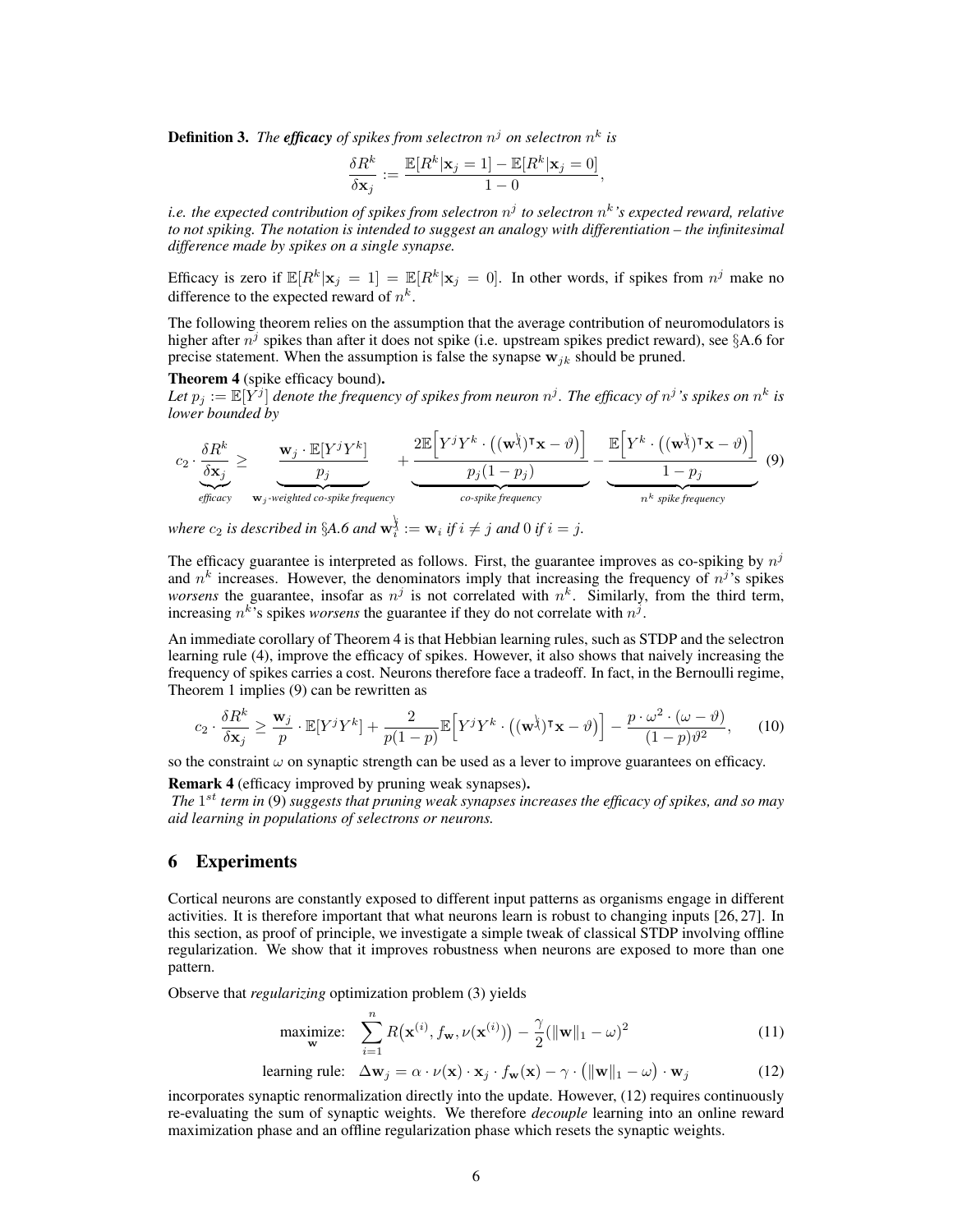A similar decoupling may occur in cortex. It has recently been proposed that a function of NREM sleep may be to regulate synaptic weights [\[28\]](#page-8-22). Indeed, neurophysiological evidence suggests that average cortical firing rates increase during wakefulness and decrease during sleep, possibly reflecting synaptic strengths [\[29,](#page-8-23) [30\]](#page-8-24). Experimental evidence also points to a net increase in dendritic spines (synapses) during waking and a net decrease during sleep [\[31\]](#page-8-25).

Setup. We trained a neuron on a random input pattern for 10s to 87% accuracy with regularized STDP. See *§*[A.7](#page-0-3) for details on the structure of inputs. We then performed 700 trials (350 classical and 350 regularized) exposing the neuron to a new pattern for 20 seconds and observed performance under classical and regularized STDP.

SRM neurons with classical STDP. We used Gerstner's SRM model, recall *§*[3,](#page-3-0) with parameters chosen to exactly coincide with [\[32\]](#page-8-26):  $\tau_m = 10, \tau_s = 2.5, K = 2.2, K_1 = 2, K_2 = 4$  and  $\vartheta = \frac{1}{4}$ #synapses. STDP was implemented via [\(5\)](#page-3-3) with parameters  $\alpha_+ = 0.03125$ ,  $\tau_+ = 16.8$ ,  $\alpha_{-} = 0.85\alpha_{+}$  and  $\tau_{-} = 33.7$  also taken from [\[32\]](#page-8-26). Synaptic weights were clipped to fall in [0, 1].

Regularized STDP consists of a small tweak of classical STDP in the online phase, and an additional offline regularization phase:

- *Online.* In the online phase, reduce the depotentiation bias from  $0.85\alpha_+$  in the classical implementation to  $\alpha_{-} = 0.75\alpha_{+}$ .
- *Offline*. In the offline phase, modify synapses once per second according to

$$
\Delta \mathbf{w}_j = \begin{cases} \gamma \cdot \left(\frac{3}{2} - \mathbf{w}_j\right) \cdot \left(\omega - s\right) & \text{if } \omega < s \\ \gamma \cdot \left(\omega - s\right) & \text{else,} \end{cases} \tag{13}
$$

where *s* is output spikes per second,  $\omega = 5Hz$  is the target rate and update factor  $\gamma = 0.6$ . The offline update rule is firing rate, and not spike, dependent.

Classical STDP has a depotentiation bias to prevent runaway potentiation feedback loops leading to seizures [\[5\]](#page-8-0). Since synapses are frequently renormalized offline we incorporate a weak exploratory (potentiation) bias during the online phase which helps avoid local minima.<sup>[3](#page-6-0)</sup> This is in line with experimental evidence showing increased cortical activity during waking [\[30\]](#page-8-24).

Since computing the sum of synaptic weights is non-physiological, we draw on Theorem [1](#page-2-2) and use the neuron's firing rate when responding to uncorrelated inputs as a proxy for  $\|\mathbf{w}\|_1$ . Thus, in the offline phase, synapses receive inputs generated as in the online phase but without repeated patterns. Note that [\(12\)](#page-5-3) has a larger pruning effect on stronger synapses, discouraging specialization. Motivated by Remark [4,](#page-5-4) we introduce bias  $(\frac{3}{2} - w_j)$  in the offline phase to ensure weaker synapses are downscaled more than strong synapses. For example, a synapse with  $w_i = 0.5$  is downscaled by *twice* as much as a synapse with weight  $w_j = 1.0$ .

Regularized STDP alternates between 2 seconds online and 4 seconds offline, which suffices to renormalize synaptic strengths. The frequency of the offline phase could be reduced by decreasing the update factors  $\alpha_+$ , presenting stimuli less frequently (than 7 times per second), or adding inhibitory neurons to the system.

Results. A summary of results is presented in the table below: accuracy quantifies the fraction of spikes that co-occur with each pattern. Regularized STDP outperforms classical STDP on both patterns on average. It should be noted that regularized neurons were not only online for 20 seconds but also offline – and exposed to Poisson noise – for 40 seconds. Interestingly, exposure to Poisson noise improves performance.

| <b>Algorithm</b> | Accuracy |                     |
|------------------|----------|---------------------|
|                  |          | Pattern 1 Pattern 2 |
| Classical        | 54%      | 39%                 |
| Regularized      | 59%      | 48%                 |

<span id="page-6-0"></span><sup>&</sup>lt;sup>3</sup>The input stream contains a repeated pattern, so there is a potentiation bias in practice even though the net integral of STDP in the online phase is negative.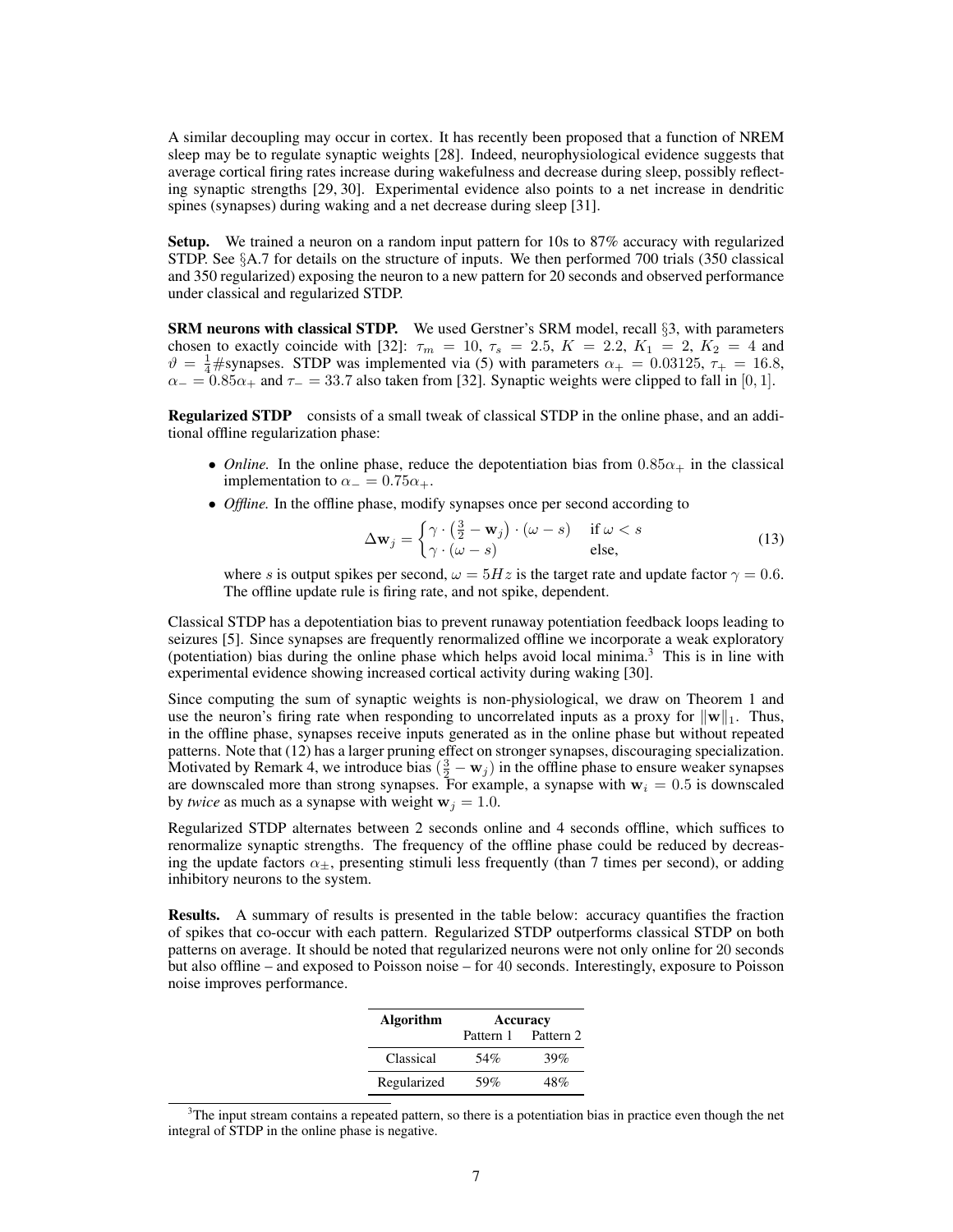<span id="page-7-5"></span>

Figure 1: Accuracy after 20 seconds of exposure to a novel pattern.

Fig. [1](#page-7-5) provides a more detailed analysis. Each panel shows a 2D-histogram (darker shades of gray correspond to more trials) plotting accuracies on both patterns simultaneously, and two 1D histograms plotting accuracies on the two patterns separately. The 1D histogram for regularized STDP shows a unimodal distribution for pattern #2, with most of the mass over accuracies of 50-90%. For pattern #1, which has been "unlearned" for twice as long as the training period, most of the mass is over accuracies of 50% to 90%, with a significant fraction "unlearnt". By contrast, classical STDP exhibits extremely brittle behavior. It completely unlearns the original pattern in about half the trials, and also fails to learn the new pattern in most of the trials.

Thus, as suggested by our analysis, introducing a regularization both improves the robustness of STDP and enables an exploratory bias by preventing runaway feedback leading to epileptic seizures.

# <span id="page-7-4"></span>7 Discussion

The selectron provides a bridge between a particular model of spiking neurons – the Spike Response Model [\[20\]](#page-8-14) with the original spike-timing dependent plasticity rule [\[5\]](#page-8-0) – and models that are amenable to learning-theoretic analysis. Our hope is that the selectron and related models lead to an improved understanding of the principles underlying learning in cortex. It remains to be seen whether other STDP-based models also have tractable discrete-time analogs.

The selectron is an interesting model in its own right: it embeds reward estimates into spikes and maximizes a margin that improves error bounds. It imposes a constraint on synaptic weights that: concentrates rewards/spike, tightens error bounds and improves guarantees on spiking efficacy. Although the analysis does not apply directly to continuous-time models, experiments show that a tweak inspired by our analysis improves the performance of a more realistic model. An important avenue for future research is investigating the role of feedback in cortex, specifically NMDA synapses, which may have interesting learning-theoretic implications.

Acknowledgements. We thank Timothée Masquelier for generously sharing his source code [\[32\]](#page-8-26) and Samory Kpotufe for useful discussions.

## References

- <span id="page-7-0"></span>[1] Friston K, Kilner J, Harrison L: A free energy principle for the brain. *J. Phys. Paris* 2006, 100:70–87.
- <span id="page-7-1"></span>[2] Rosenblatt F: The perceptron: a probabilistic model for information storage and organization in the brain. *Psychol Rev* 1958, 65(6):386–408.
- <span id="page-7-2"></span>[3] Rumelhart DE, Hinton GE, Williams RJ: Learning representations by back-propagating errors. *Nature* 1986, 323:533–536.
- <span id="page-7-3"></span>[4] Hinton G, Osindero S, Teh YW: A Fast Learning Algorithm for Deep Belief Nets. *Neural Computation* 2006, 18:1527–1554.